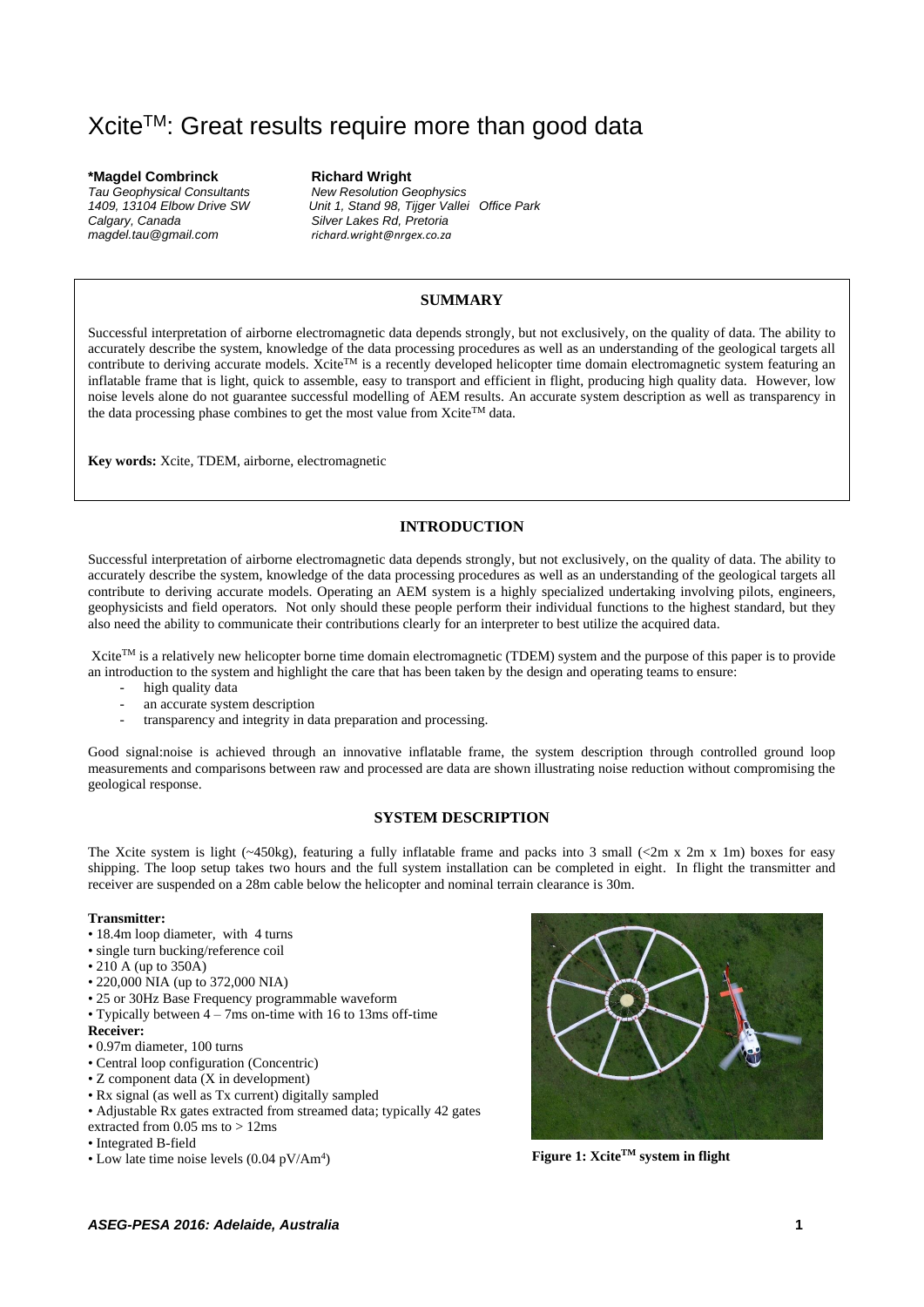# **HIGH QUALITY DATA**

Significant noise reductions were achieved since the system was first introduced in 2015 (Combrinck et. al , 2015). This was done through improved mechanical stability and post-processing incorporating the advantages of streamed data.

#### **Receiver pod suspension:**

The receiver of the original (2015) system was suspended from the inner inflatable ring by bungee cords to isolate the pod from any frame vibrations. In flight video recording of the system showed that the inflatable frame was in fact more stable than the receiver pod and alternative suspension options were investigated. A test using PVC pipes to stabilize the receiver indeed resulted in lower noise levels. This led to the final design of inflatable beams to support the receiver pod in flight. This improvement (Figure 2), combined with better support of the coil inside the receiver pod, dramatically decreased the late time noise levels at high altitude. Figure 3 illustrates data from the same line flown with the original and new inflatable beam structure.



**Figure 2: Receiver suspension improvements. Top left: Bungees only. Bottom left: Bungees and PVC pipes. Right: Bungees and inflatable support beams.**



**Figure 3: Late time dB/dt data [pV/Am<sup>4</sup> ] acquired with receiver suspended from bungees (top) and inflatable beam structure (bottom). The same scale is used on both panels.**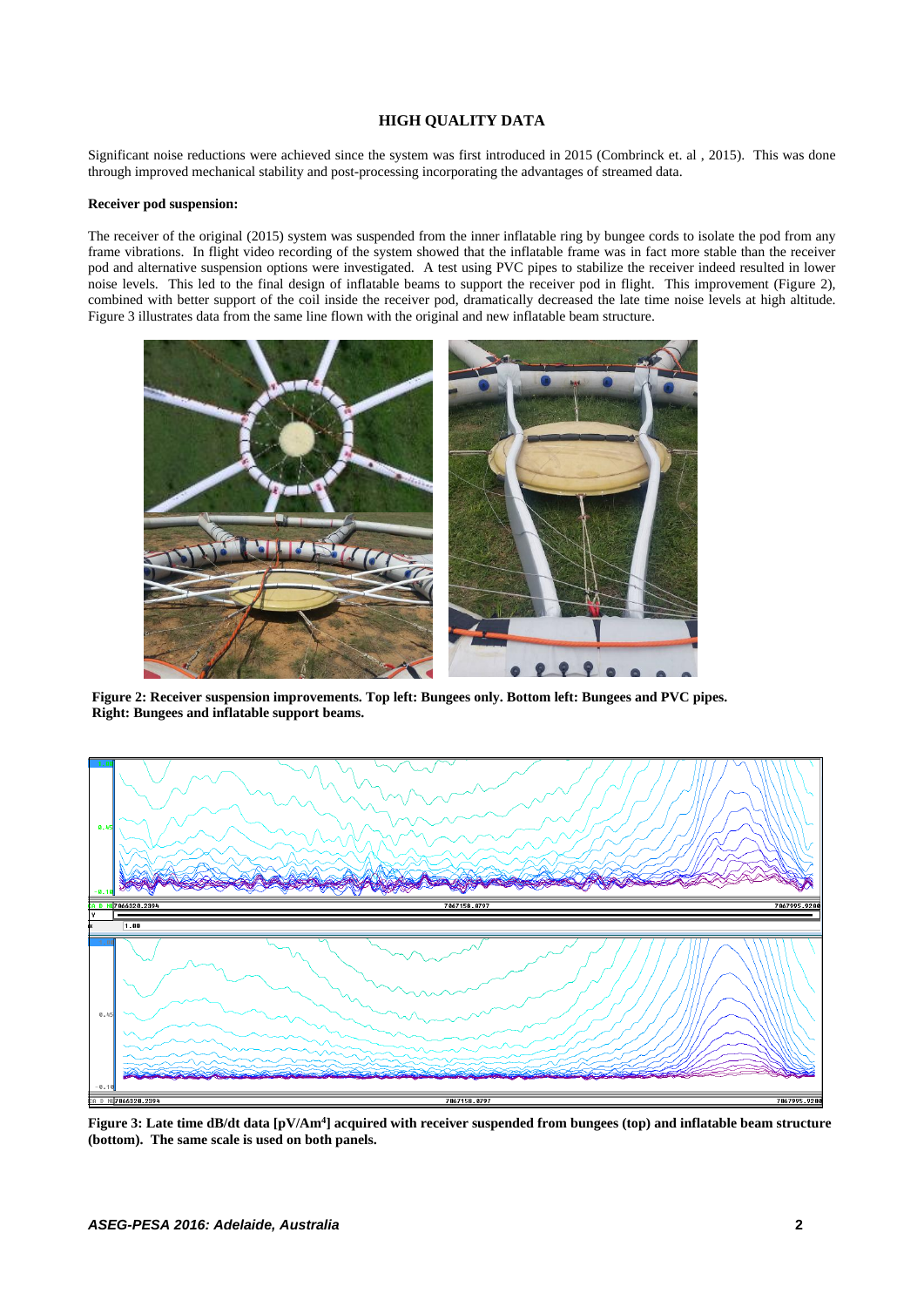#### **Processing:**

The 25 Hz full cycle streamed data are sampled at 625 ksps and decimated to 156.25 ksps for recording. This results in half cycle data (one decay) of alternating signs at 50 Hz. Sampling at this frequency and flying at an average of 25m/s (groundspeed) results in data recorded at 0.5m station intervals. Typical geological EM responses do not require such dense sampling rates and it is common practice to stack data during acquisition in order to reduce random noise and also to reduce storage requirements. The advantage of recording and storing data at these high intervals is that noise reduction can be customized during post-processing, e.g. removing spikes prior to stacking.

Recording the full waveform also allows a better understanding of the system response that needs to be removed from the total measured field in order to isolate the earth response. An example of this is shown in Figure 4, where the B-field data was significantly improved applying a correction made possible using the streamed data.



**Figure 4: Improvement in B-field data made possible with corrections applied using streamed data. Top: Late time B-field channels [fT/Am<sup>2</sup> ] without correction. Bottom: Corrected B-field data on the same scale.**

## **ACCURATE SYSTEM DESCRIPTION**

Modelling of time domain electromagnetic data is critically dependent on an accurate system description. This includes transmitterreceiver geometry relative to each other and the earth, the transmitter waveform as well as any filters altering the earth response. In addition to accurately describe and publish these parameters it is also advantageous to keep the system design simple so it can be described accurately in commercial software. For example, intricate gating schemes or complex waveforms might provide smoother data or enhance specific frequency ranges, but if these factors cannot be implemented in modelling software there is no benefit to the interpreter when it comes to the modelling phase.

The Xcite<sup>TM</sup> system default time gates are calculated as the mean of values between the published start and end times. However, the flexibility of recording streamed data allows any extraction scheme to be implemented if required. The transmitter waveform is basically square with a variable width and turn-off time. Accurately predicting the waveform that induces currents into the earth is difficult to determine analytically based on the input current and loop geometry alone, especially with the addition of a bucking coil to the system. The waveform can be derived from measuring the primary field at high altitude but not without effects from the bucking coil, designed to remove as much of the primary field as possible at the receiver position. A more accurate way to determine the transmitter waveform was proposed by Aaron Davis (2007) using a loop of wire laid out over resistive geology.

The ground loop test was thus performed to determine the most accurate transmitter waveform shape. We followed the procedure outlined by Davis (2007). The test area was a runway underlain by Lebowa granite just north of Pretoria, South Africa. The granite outcrop is flat and highly resistive providing a perfect setting to perform ground loop tests as the earth response is minimal.

The system current waveform as measured in the ground loop is compared with the current waveform that can is typically measured using the receiver at high altitude (Figure 5). The fast turn-off time of 350 micro seconds is evident here. A fast turn-off time results in excellent excitation of both weak and strong subsurface conductors.